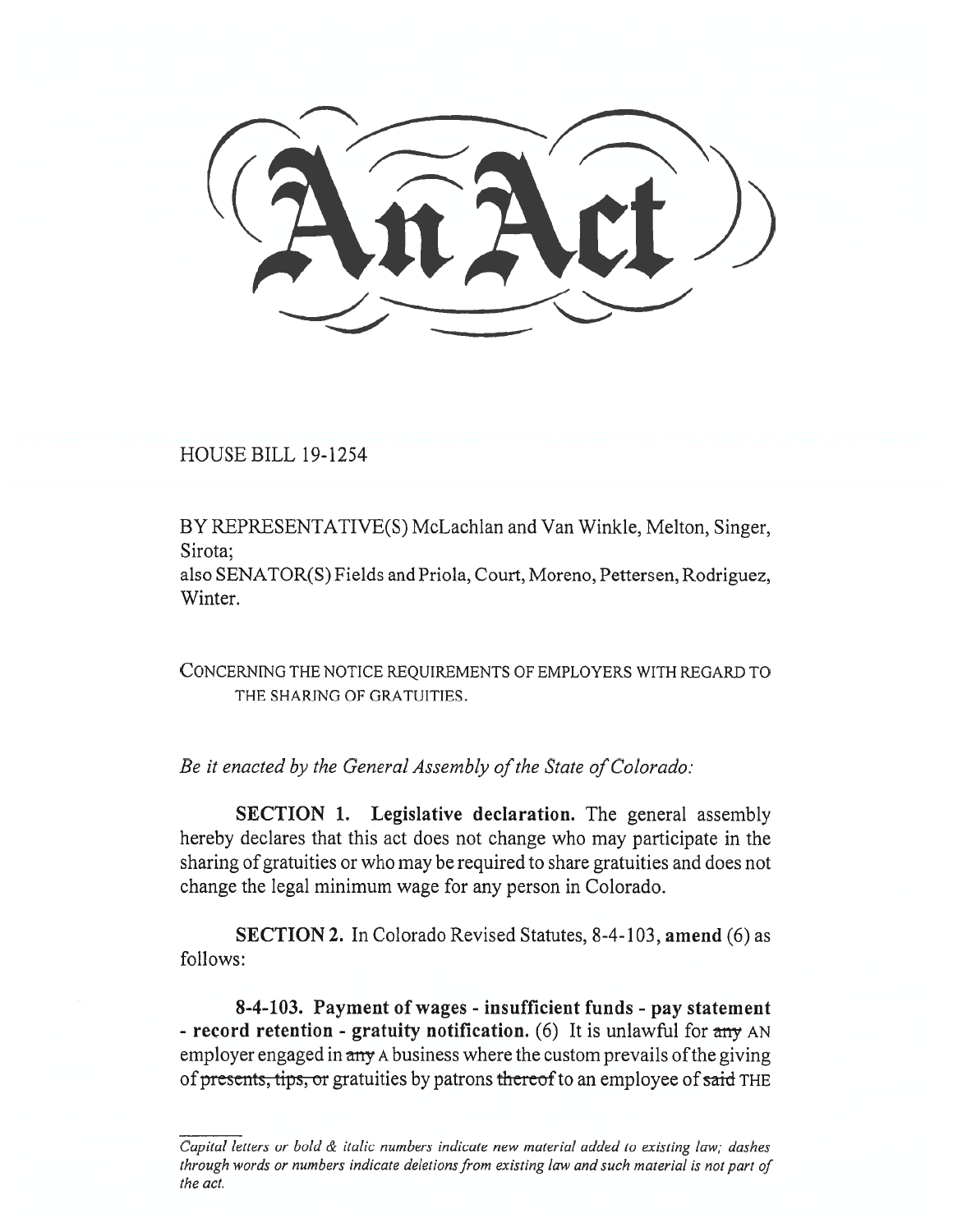business to assert any A claim to, or right of ownership in, or control over such presents, tips, or gratuities. and such presents, tips, or THESE gratuities shall be ARE the sole property of the employee of said business unless the employer posts in his or her place of business in a conspicuous-place a employer posts in ms or ner place or susmess in a completious place a printed card, at least twelve inches by fifteen inches in size, containing a notice to the general public in letters at least one-half inch high that all presents, tips, or gratuities given by any patron of said business to an employee thereof are not the property-of-said employee-but-belong-to-the employer NOTIFIES EACH PATRON IN WRITING, INCLUDING BY A NOTICE ON A MENU, TABLE TENT, OR RECEIPT, THAT GRATUITIES ARE SHARED BY EMPLOYEES. Nothing in this section shall prevent PREVENTS an employer covered hereby from requiring employees to share or allocate such presents, tips, or gratuities on a preestablished basis among the employees of such THE business.

**SECTION 3. Act subject to petition - effective date applicability.** (1) This act takes effect at 12:01 a.m. on the day following the expiration of the ninety-day period after final adjournment of the general assembly (August 2, 2019, if adjournment sine die is on May 3, 2019); except that, if a referendum petition is filed pursuant to section 1 (3) of article V of the state constitution against this act or an item, section, or part of this act within such period, then the act, item, section, or part will not take effect unless approved by the people at the general election to be held in November 2020 and, in such case, will take effect on the date of the official declaration of the vote thereon by the governor.